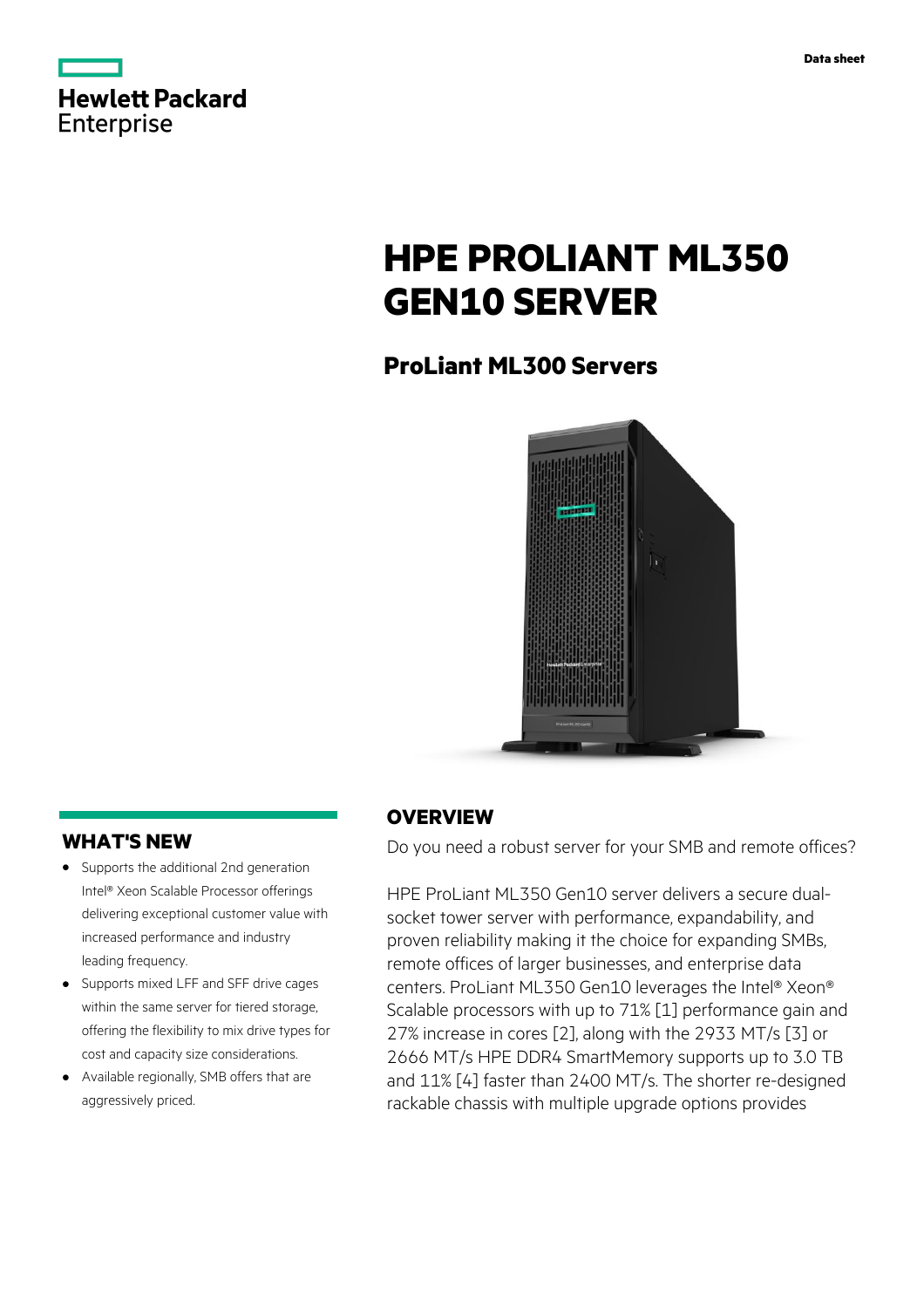flexibility that can expand as your business needs grow. It supports 12Gb/s SAS, NVMe SSD, and embedded 4x1GbE NIC with a broad range of graphics and compute options. Supported by the HPE Pointnext industry-leading service organization, the ProLiant ML350 Gen10 helps you transform to a digital business with more agility and all within your limited IT budget.

### **FEATURES**

#### **Perform with Unmatched Versatility**

HPE ProLiant ML350 Gen10 server supports up to two Intel Xeon Scalable processors, starting from Bronze through Platinum, 4 cores expanding up to 28 core processors offering unparalleled performance.

Up to 24 DIMM slots to support the 2933 MT/s or 2600 MT/s HPE DDR4 SmartMemory [3], reducing data loss and downtime with the HPE Gen10 technology licensed Fast Fault Tolerance feature while increasing workload performance and power efficiency.

It supports a wide range of solutions from Azure to Docker along with the traditional operating systems.

GPU expansion supports up to four units to accelerate performance in VDI applications and machine learning for financial services, surveillance and security, educational and scientific research, as well as retail and medical imaging.

With the new addition of NVIDIA Tesla T4 and NVIDIA Quadro RTX8000/6000/4000 GPU option support, it transforms into a even more powerful AI Tower server with high-speed GPU connection, ray-tracing and AI.

#### **Expand When Your Business Needs Grow**

ProLiant ML350 Gen10 delivers expandability and flexibility with mixed LFF and SFF drive cages within the same server. Supporting 8 to 24 SFF or 16 SFF when mixed with 8 NVMe PCIe solid state drives, 4 to 12 LFF hot plug or non-hot plug drive protecting your IT investment in hybrid environment.

Large expansion capacity with eight PCIe slots, six USB ports, 5U rack conversion, and power supply options.

Embedded 4x1GbE and the choice of PCIe standup 1GbE, 10GbE, 25GbE or 100GbE adapters and Infiniband cards provide you the flexibility of networking bandwidth and fabric so you can scale and adapt to different needs as your business grows.

#### **Security Innovations**

HPE Integrated Lights Out 5 (iLO 5) enables the world's most secure industry standard servers with HPE Silicon Root of Trust technology to protect your servers from attacks, detect potential intrusions and recover your essential server firmware securely.

iLO 5 security features include Server Configuration Lock to ensure secure transit; iLO Security Dashboard helps detect and address possible security vulnerabilities in server setup. Workload Performance Advisor provides server tuning recommendations for better server performance.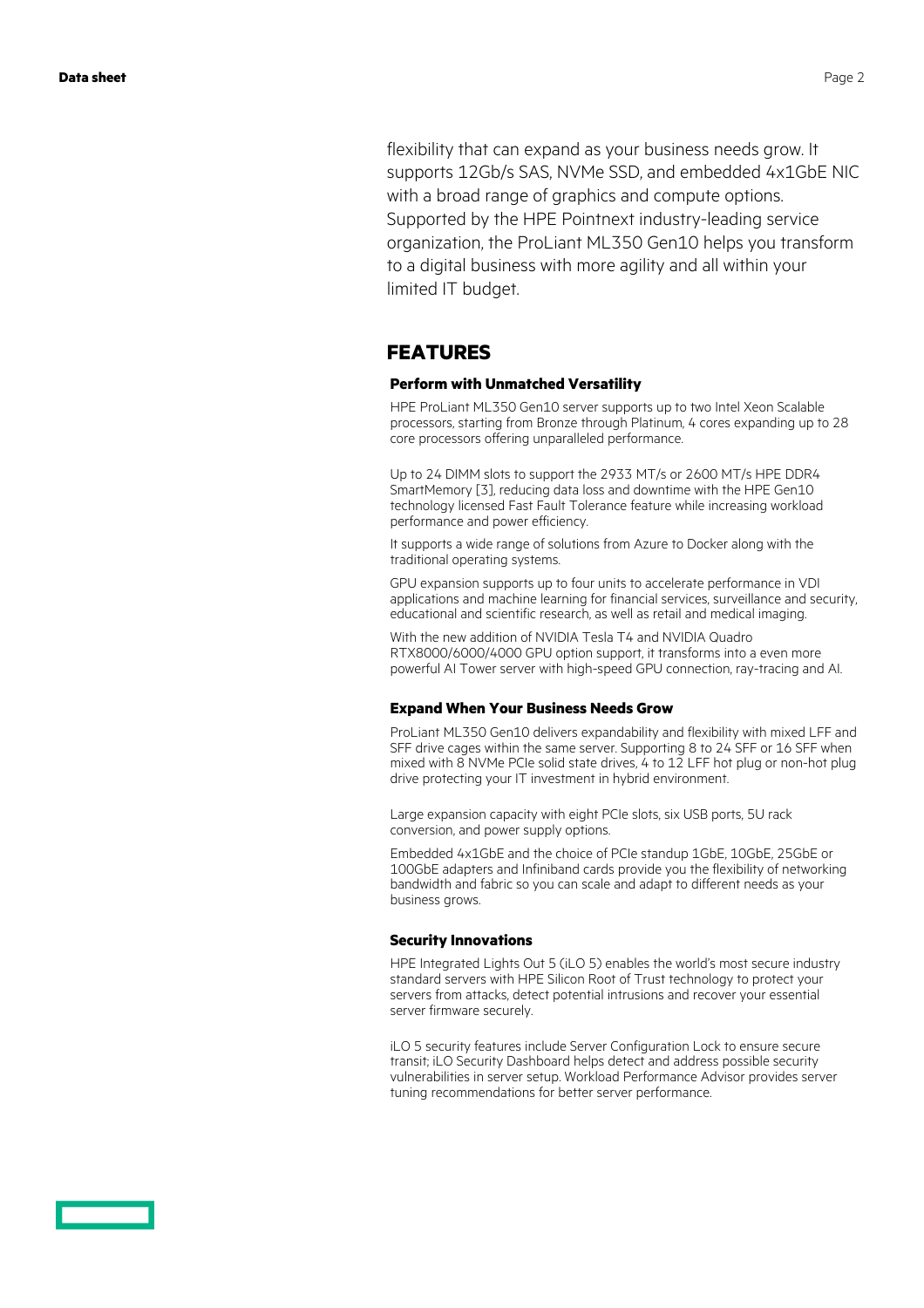With Runtime Firmware Verification the server firmware is checked every 24 hours verifying validity and credibility of essential system firmware. Secure Recovery allows server firmware to rollback to the to last known good state or factory settings after detection of compromised code.

Additional security options are available with Trusted Platform Module (TPM) to prevent unauthorized access to the server and reliably store artifacts used to authenticate the server.

HPE InfoSight provides a cloud-based analytics tool that predicts and prevents problems before your business is impacted.

#### **Industry Leading Services and Ease of Deployment**

The HPE ProLiant ML350 Gen10 server comes with a complete set of HPE Pointnext services, delivering confidence, reducing risk, and helping customers realize agility and stability.

Services from HPE Pointnext simplify all stages of the IT journey. Advisory and Transformation Services professionals understand customer challenges and design an effective solution. Professional Services enable rapid deployment of solutions and Operational Services provide ongoing support.

Services provided under Operational Services include: HPE Flexible Capacity, HPE Datacenter Care, HPE Infrastructure Automation, HPE Campus Care, HPE Proactive Services and multi-vendor coverage.

HPE IT investment solutions help you transform to a digital business with IT economics that align to your business goals.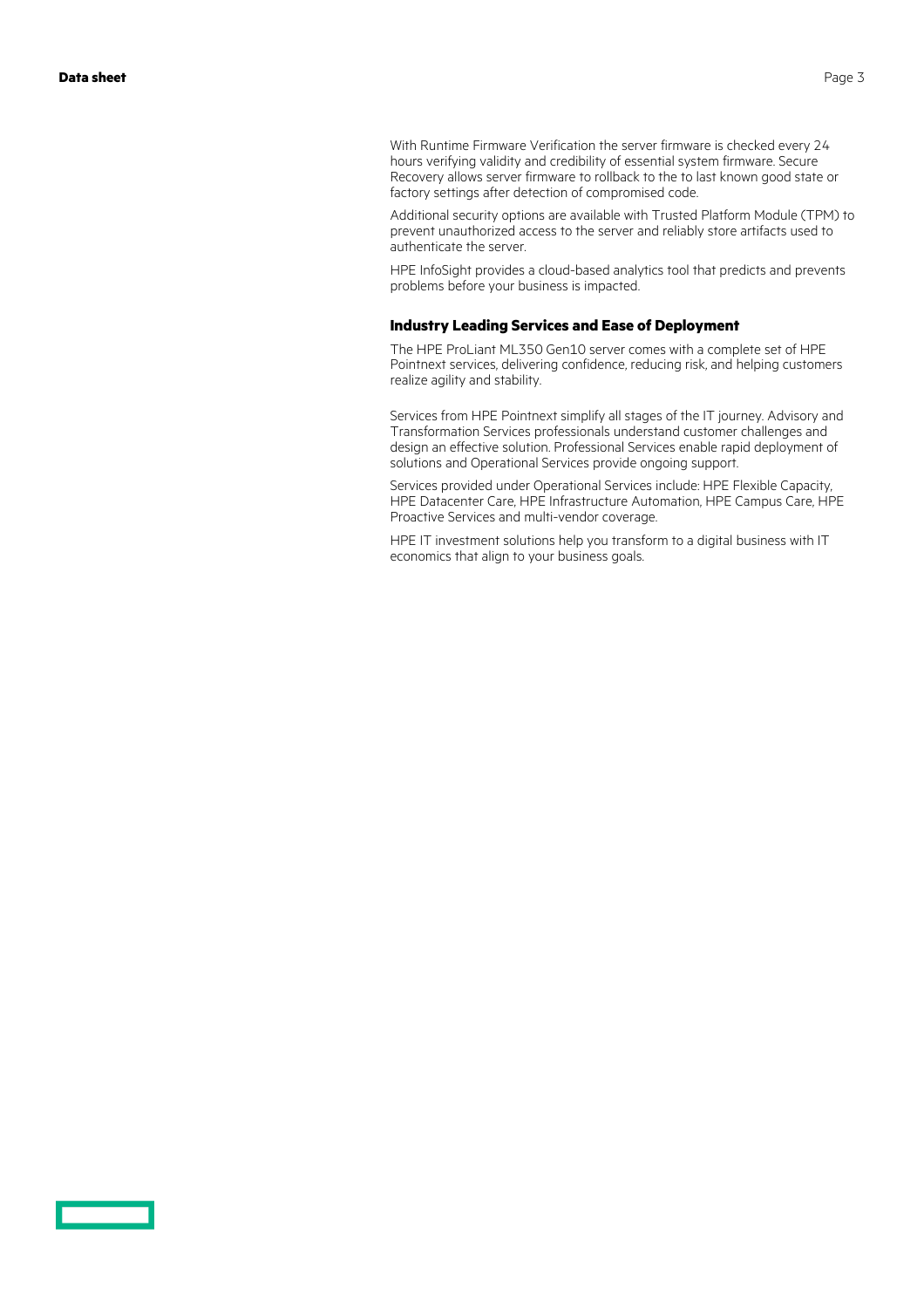| <b>Processor Name</b>              | Intel® Xeon® Scalable processors, 1st or 2nd generation                                                                                                                                                                                                                                                                                                                                              |
|------------------------------------|------------------------------------------------------------------------------------------------------------------------------------------------------------------------------------------------------------------------------------------------------------------------------------------------------------------------------------------------------------------------------------------------------|
| <b>Processor family</b>            | 1st generation: Intel® Xeon® Scalable 8100 series, Intel® Xeon® Scalable 6100 series, Intel® Xeon®<br>Scalable 5100 series, Intel® Xeon® Scalable 4100 series, Intel® Xeon® Scalable 3100 series<br>2nd generation: Intel® Xeon® Scalable 8200 series, Intel® Xeon® Scalable 6200 series, Intel® Xeon®<br>Scalable 5200 series, Intel® Xeon® Scalable 4200 series, Intel® Xeon® Scalable 3200 series |
| <b>Processor core available</b>    | 28 or 26 or 24 or 22 or 20 or 18 or 16 or 14 or 12 or 10 or 6 or 8 or 4, depending on model                                                                                                                                                                                                                                                                                                          |
| Processor cache                    | 38.50 MB L3 - 8.25 MB L3, depending on model                                                                                                                                                                                                                                                                                                                                                         |
| <b>Processor speed</b>             | 3.9 GHz, maximum depending on processor                                                                                                                                                                                                                                                                                                                                                              |
| Power supply type                  | HPE Flexible Slot Redundant Power Supply modules 500W / 800W / 1600W, depending on model SKU,<br>or HPE Standard 500W Non-Hot-Plug/non-RPS Power Supply (ordering limited to non-EU/EMEA<br>countries/regions)                                                                                                                                                                                       |
| <b>Expansion slots</b>             | 8-slots (x16, x8, x16, x8, x16, x8, x16, x8) as standard in 2P model. For detail reference QuickSpecs.                                                                                                                                                                                                                                                                                               |
| <b>Maximum memory</b>              | 3.0 TB with 128 GB DDR4 DIMM                                                                                                                                                                                                                                                                                                                                                                         |
| <b>Memory, standard</b>            | 32 GB (1 x 32 GB) RDIMM or depending on model                                                                                                                                                                                                                                                                                                                                                        |
| <b>Memory slots</b>                | 24 DIMM slots                                                                                                                                                                                                                                                                                                                                                                                        |
| <b>Memory type</b>                 | HPE DDR4 SmartMemory                                                                                                                                                                                                                                                                                                                                                                                 |
| <b>Memory protection features</b>  | Advanced ECC Memory Online Spare Mode Memory Lock Step Mode                                                                                                                                                                                                                                                                                                                                          |
| Included hard drives               | None Ship Standard                                                                                                                                                                                                                                                                                                                                                                                   |
| <b>Optical drive type</b>          | Optional DVD-ROM or DVD-RW. Optional via Slim-line ODD Bay Kit. Optional external support is available<br>too. Optional Half-Height RDX or Tape, up to 2. Optional via Media Drive Support Kit. For detail reference<br>QuickSpecs.                                                                                                                                                                  |
| <b>System fan features</b>         | Depending on model SKU. Standard 2 fans, none-hot-plug. Optional 4 additional fans, hot-plug and N+1<br>redundancy Reference QuickSpecs for config. detail.                                                                                                                                                                                                                                          |
| <b>Network controller</b>          | HPE Ethernet 1Gb 4-port 369i Adapter                                                                                                                                                                                                                                                                                                                                                                 |
| <b>Storage controller</b>          | 1 HPE Smart Array S100i and/or 1 HPE Smart Array P408i-a SR Gen10 and/or 1 HPE Smart Array<br>E208i-a Gen10, depending on model. For detail reference QuickSpecs.                                                                                                                                                                                                                                    |
| <b>Product Dimensions (metric)</b> | 46.25 x 64.8 x 17.4 cm                                                                                                                                                                                                                                                                                                                                                                               |
| Weight                             | 21 kg                                                                                                                                                                                                                                                                                                                                                                                                |
| Infrastructure management          | HPE iLO Standard with Intelligent Provisioning (embedded), HPE OneView Standard (requires download)<br>(standard). HPE iLO Advanced, and OneView Advanced (optional)                                                                                                                                                                                                                                 |
| Warranty                           | 3/3/3 - Server Warranty includes three years of parts, three years of labor, three years of onsite support                                                                                                                                                                                                                                                                                           |

# **Technical specifications HPE ProLiant ML350 Gen10 server**

coverage. Additional information regarding worldwide limited warranty and technical support is available at: http://h20564.www2.hpe.com/hpsc/wc/public/home. Additional HPE support and service coverage for your product can be purchased locally. For information on availability of service upgrades and the cost for these service upgrades, refer to the HPE website at http://www.hpe.com/support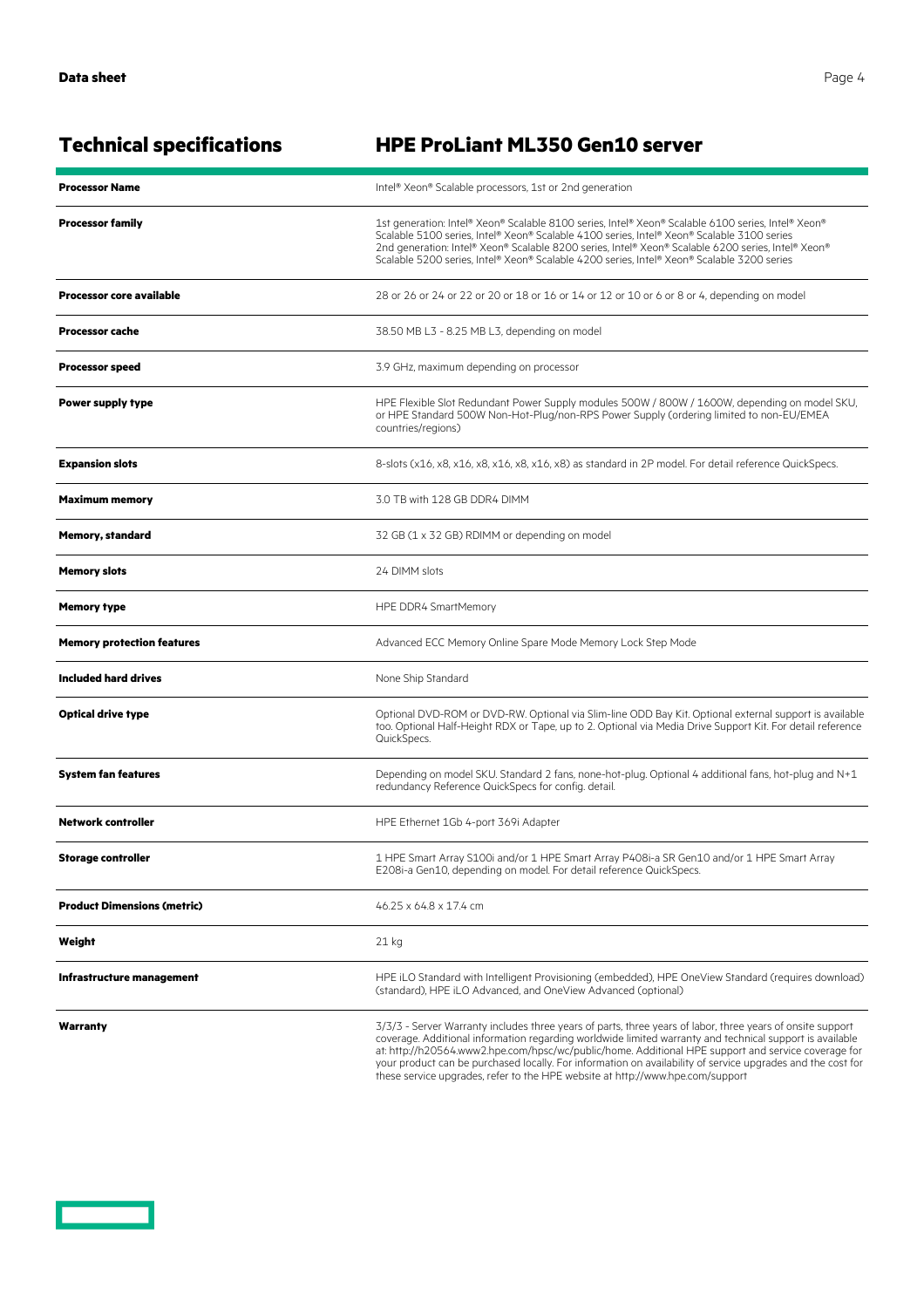<u>and the second part of the second part of the second part of the second part of the second part of the second part of the second part of the second part of the second part of the second part of the second part of the seco</u>

**Drive supported** 24 SFF SAS/SATA HDD/SSD, or 16 SFF SAS/SATA HDD/SSD and 8 SFF NVMe SSD. 12 LFF SAS/SATA HDD/SSD or 12 LFF NHP SATA HDD, depending on model. Upgrade option kits are available.